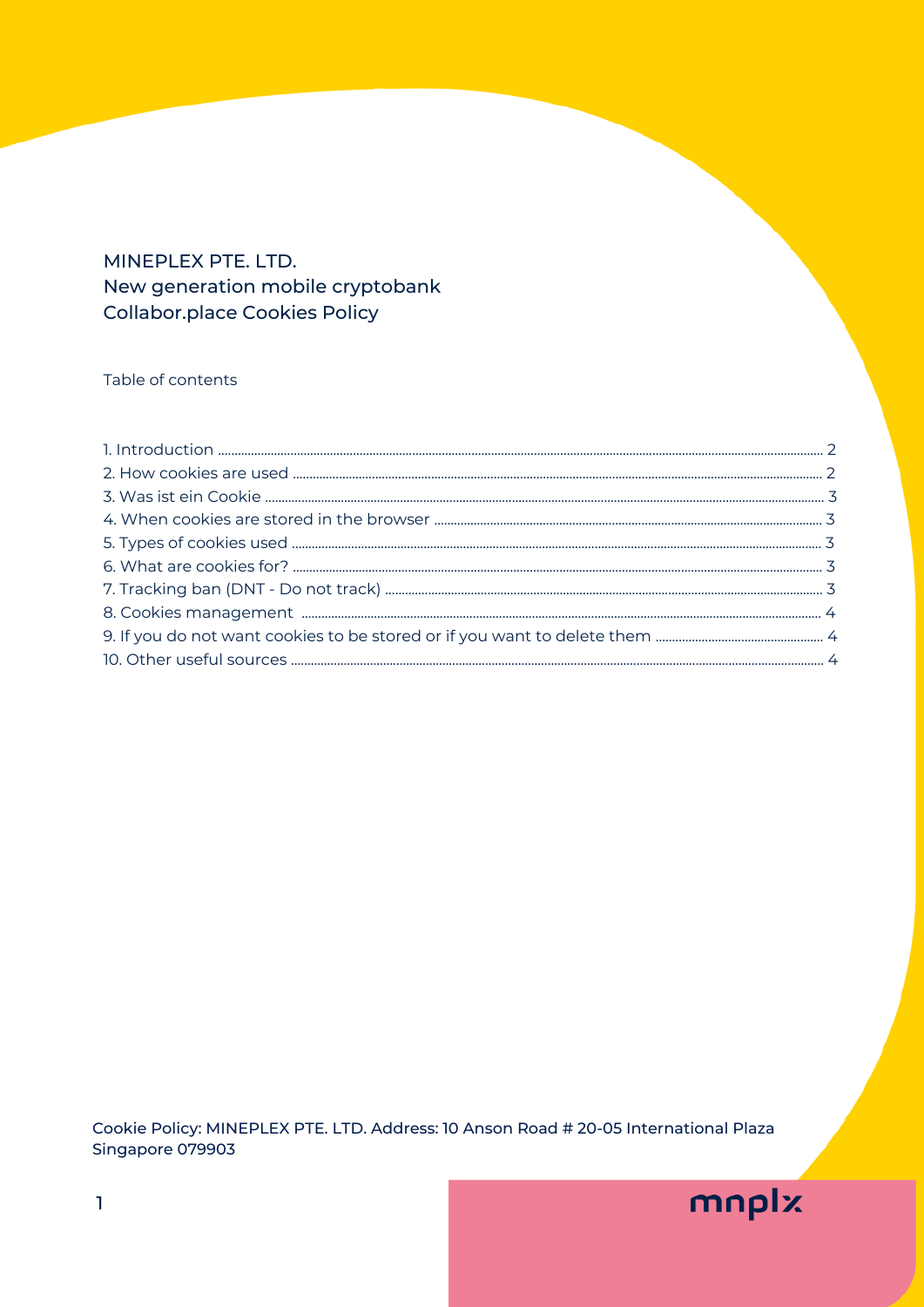## 1. 1. Introduction



MINEPLEX PTE. LTD. is a new generation mobile crypto-bank with its own liquid token. The project is based on an exceptional balance between the traditional financial system, blockchain technology and the capabilities of mobile applications.

The aim of MINEPLEX PTE. LTD. is to create a reliable and convenient mobile crypto-bank for daily use of cryptocurrencies anywhere in the world: paying bills, buying goods, preservation and building of assets.

The mission of MINEPLEX PTE. LTD. is to expand the influence of the blockchain and its complex integration in real life. We want to eliminate restrictions on access to the world of cryptocurrencies, separating miners and ordinary users. Introduce affordable, understandable and simple financial instruments for using cryptocurrency and fiat money.

To implement the project, we are developing our own unique blockchain with the Liquid Proof-of-Stake (LPoS) consensus algorithm, which combines such advantages as simplicity, speed of work and decentralization.

Issuing a MinePlex debit card will allow you to use cryptocurrency every day without restrictions and without overpayment of commissions. The system's own token will give access to all the benefits of the service.

A special feature will be the gradual addition of tokens created by project users to the MINEPLEX PTE. LTD. list. MINEPLEX PTE. LTD. cards will work with Visa, MasterCard and UnionPay worldwide payment systems.

This agreement applies to the [https://mineplex.io](https://mineplex.io/) and its subdomains. "MINEPLEX PTE. LTD. ", registered in the Republic of Singapore, registration number is 202025952D, legal address: 10, Anson Road # 20-05 International Plaza Singapore 079903, and it's the copyright holder of the website and provides access to the https://mineplex.io website and its subdomains, applications, crypto-wallets and other products and services of the Company (collectively - "Services").

The MINEPLEX PTE. LTD. ecosystem is committed to communicating openly and in an understandable manner to members about how data relating to them is collected and used. This policy explains in detail how and when Mineplex.io website uses cookies. This Cookie Usage Policy applies to all products and services of the ecosystem that link to it or include it by reference.

## 2. How cookies are used

In accordance with clause 1.8 of the Privacy Policy, cookies and other technologies are used on the ecosystem site (https://mineplex.io) to ensure the maximum user experience for all

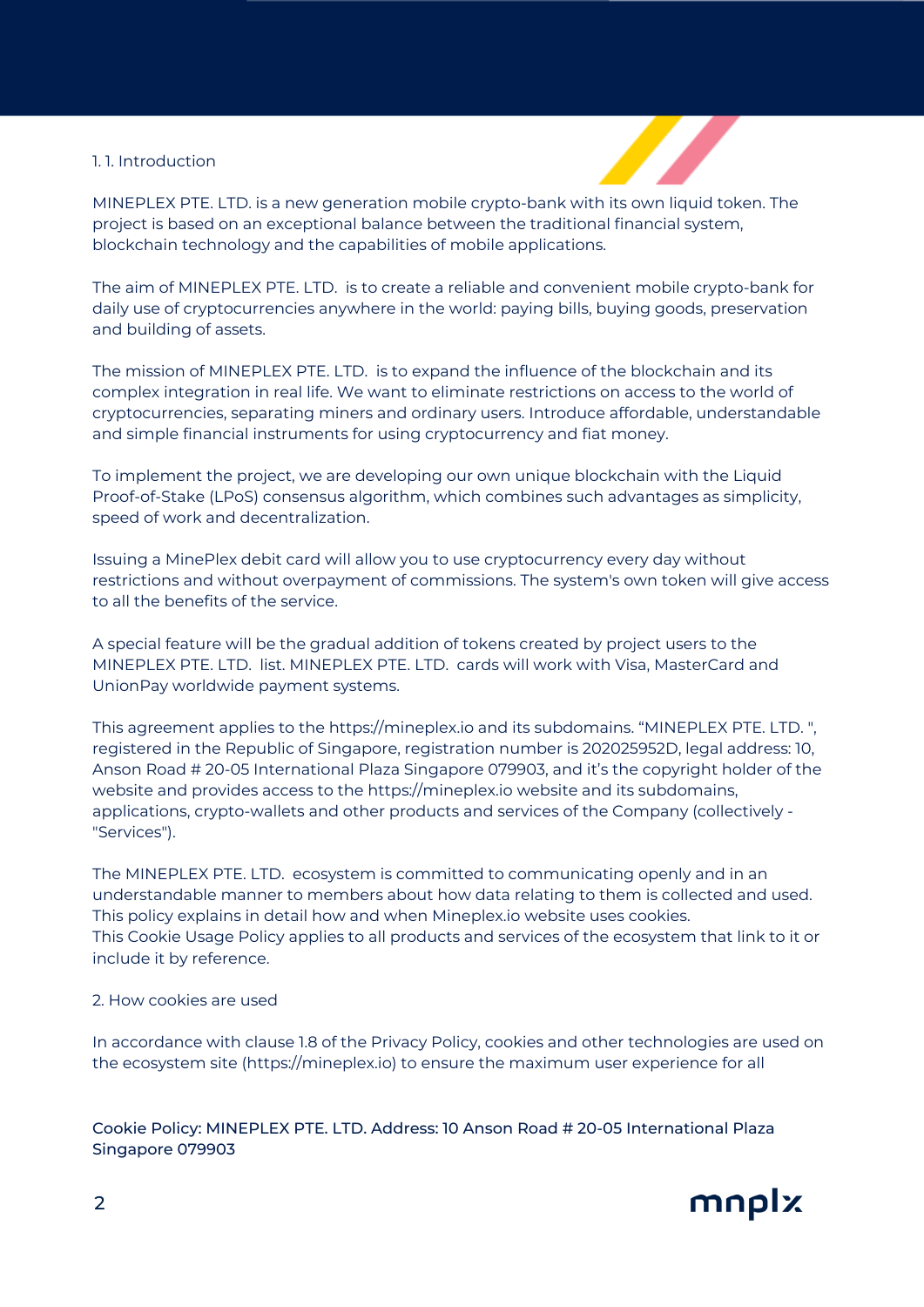participants. In addition, cookies help to keep member accounts secure. By continuing to browse or use the services on mineplex.io, you consent to the use of cookies and similar technologies for the purposes specified in this policy.

## 3. What is a cookie?

A cookie is a small file stored on a user's device, ensuring the use of the capabilities of the MINEPLEX PTE. LTD. platform and improving its functionality. For example, cookies allow us to identify your device, protect your access to mineplex.io and our secondary sites in general, and help us know if someone tries to log into your account from another device.

In addition, cookies make it easier for members to share content on the ecosystem site and help us provide advertisements that are tailored to your interests.

### 4. When cookies are stored in the browser

The ecosystem site uses cookies on its sites (for example, [https://mineplex.io](https://mineplex.io/)) as well as on mobile applications. Any browser that visits these sites receives cookies from the ecosystem site. In addition, cookies are stored in your browser when you visit third party sites that contain our plugins or tags.

### 5. Types of cookies used

The ecosystem site uses two types of cookies: persistent and session. A persistent cookie allows you to identify a member, thereby making it easier to resume a site or interact with services without having to log in again.

Once logged in, a persistent cookie remains in the browser and is read by the site system when a user returns to one of our sites or a partner site using ecosystem services. Session cookies are only stored for one session (usually the current visit to the website or browser session).

### 6. What are cookies for?

Cookies are used to recognize a member when visiting a site, remember their preferences and provide a personalized experience based on personal settings. Cookies also make the interactions of ecosystem participants faster and more secure.

### 7. Tracking ban (DNT - Do not track)

Tracking Ban is a concept proposed by government regulators such as the Federal Trade Commission (FTC) for companies operating in the Internet industry.

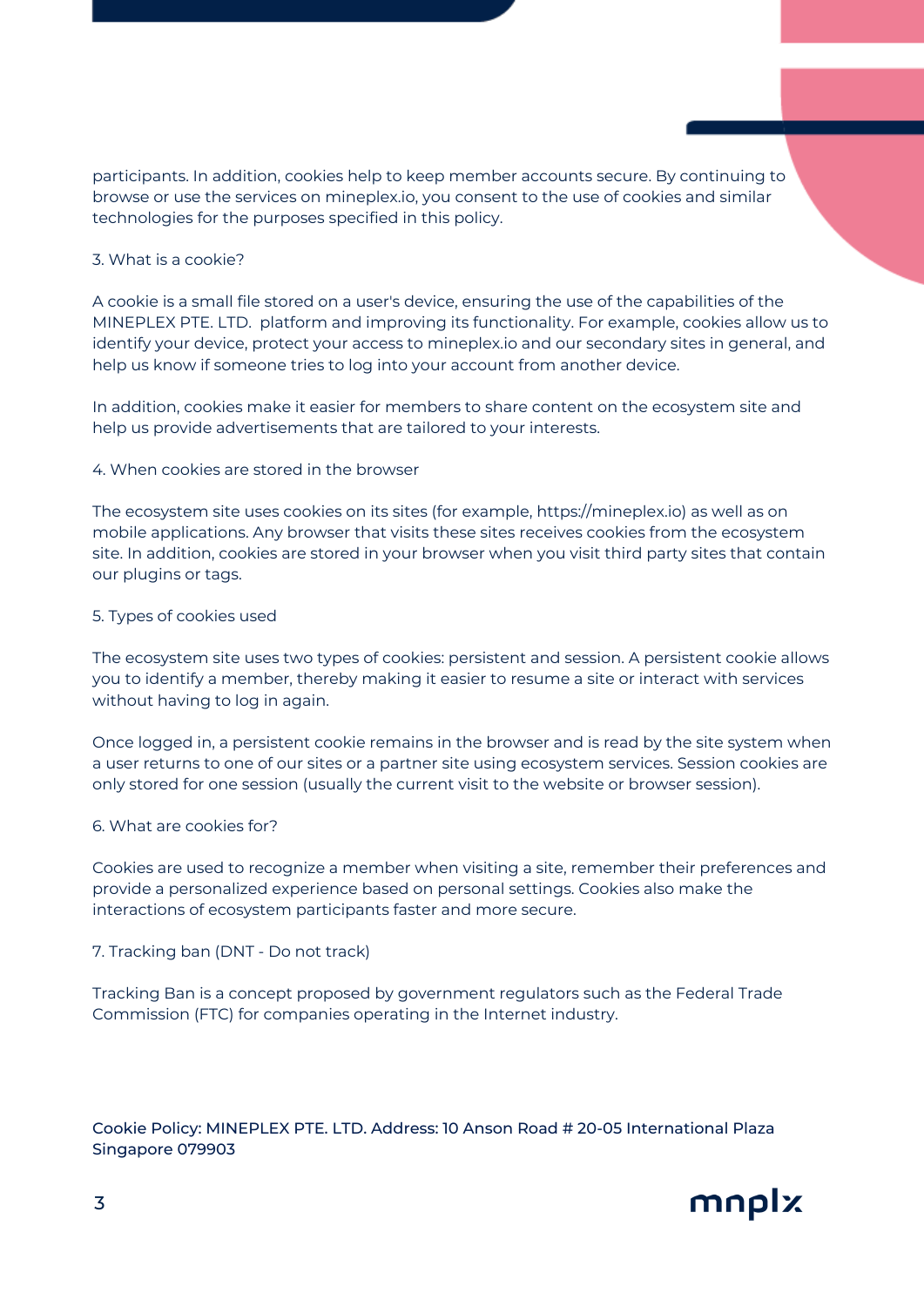These companies were asked to develop and implement a mechanism that allows Internet users to control the tracking of their actions when working with websites using browser settings. The World Wide Web Consortium (W3C) is developing the DNT standard in collaboration with industry groups, browser developers, technology companies and regulators. Despite some progress, development is progressing slowly.

To date, the standard has not yet been accepted. For this reason, the website generally does not respond to "do not track" signals.

#### 8. Cookies management

Most web browsers can control cookies through settings. However, disabling websites from storing cookies may reduce the user experience by making them no longer personalized. Moreover, you may not be able to save individual settings, for example a login information.

9. If you do not want cookies to be stored or if you want to delete them

If you do not want us to use cookies when you visit the ecosystem site, you can opt out of some of them on the settings page. On subsequent visits to the site, we must understand that you have opted out of the use of cookies in order not to send you such files.

To do this, you need to save an "opt-out" cookie on your device. If you do not want to receive cookies, you can also change the browser settings on the computer or other device used to access the ecosystem services.

If you continue to use the website without changing your browser settings, we will assume that you agree with receiving all cookies from the mineplex.io website. Besides, most browsers offer the ability to view and delete cookies, including those from the mineplex.io. Please note that the ecosystem site will not function properly without cookie support.

For more information on cookies, including how to view stored cookies and how to manage and delete them, refer to wikipedia.org, [www.allaboutcookies.org](http://www.allaboutcookies.org/) or [www.aboutcookies.org](http://www.aboutcookies.org/).

### 10. Other useful sources

Please use the following links to learn more about the use of cookies by advertisers:

European Interactive Digital Advertising Alliance (EU) — Европейский альянс интерактивной цифровой рекламы (ЕС) Internet Advertising Bureau (US) — Бюро интернет-рекламы (США)

Internet Advertising Bureau (EU) — Бюро интернет-рекламы (ЕС). Browser manufacturers offer help articles on how to manage cookies in their products.